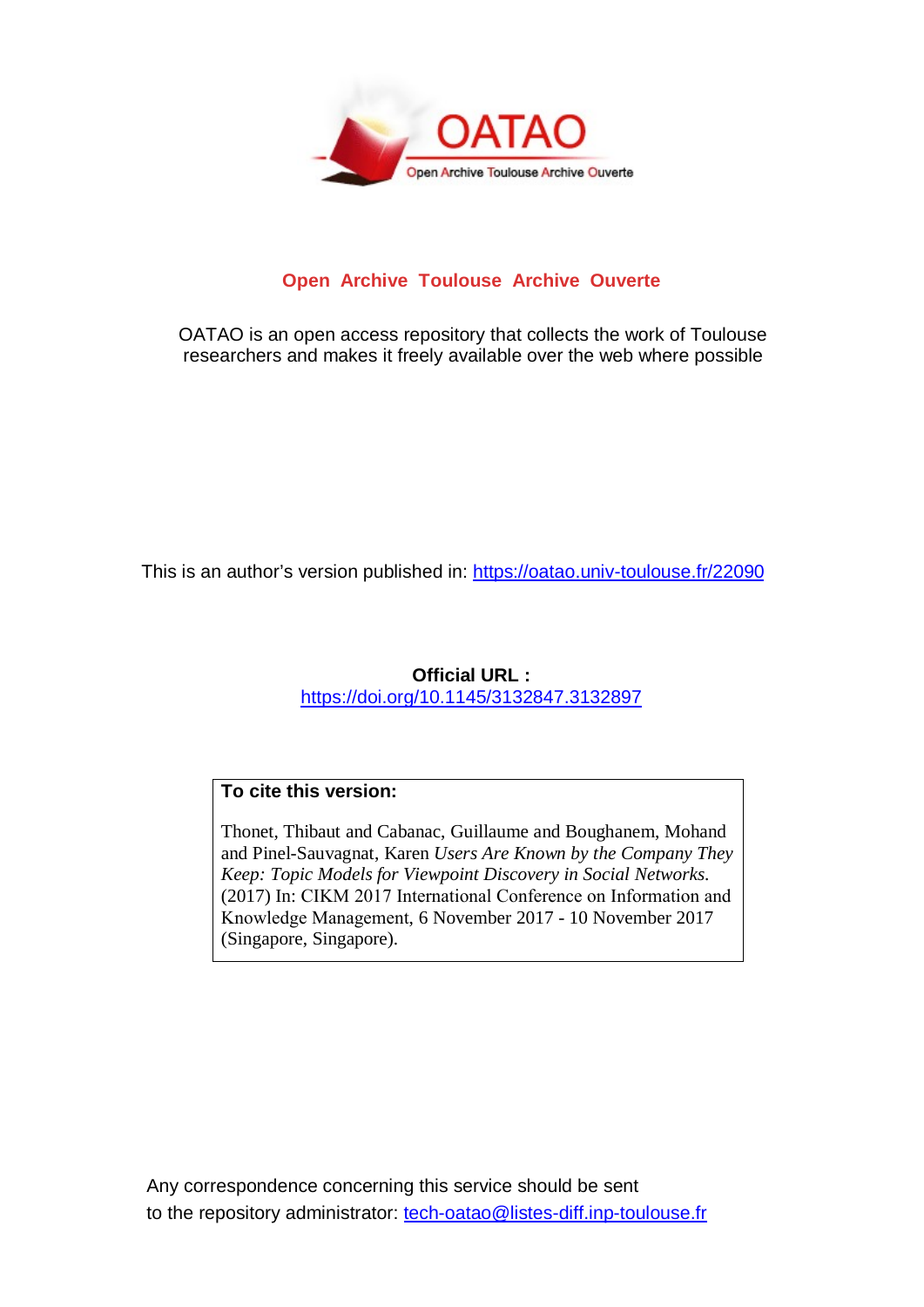# Users Are Known by the Company They Keep: Topic Models for Viewpoint Discovery in Social Networks

Thibaut Thonet, Guillaume Cabanac, Mohand Boughanem, Karen Pinel-Sauvagnat IRIT, Université de Toulouse, CNRS

Toulouse, France

{thonet,cabanac,boughanem,sauvagnat}@irit.fr

## ABSTRACT

Social media platforms such as weblogs and social networking sites provide Internet users with an unprecedented means to express their opinions and debate on a wide range of issues. Concurrently with their growing importance in public communication, social media platforms may foster echo chambers and filter bubbles: homophily and content personalization lead users to be increasingly exposed to conforming opinions. There is therefore a need for unbiased systems able to identify and provide access to varied viewpoints. To address this task, we propose in this paper a novel unsupervised topic model, the Social Network Viewpoint Discovery Model (SNVDM). Given a specific issue (e.g., U.S. policy) as well as the text and social interactions from the users discussing this issue on a social networking site, SNVDM jointly identifies the issue's topics, the users' viewpoints, and the discourse pertaining to the different topics and viewpoints. In order to overcome the potential sparsity of the social network (i.e., some users interact with only a few other users), we propose an extension to SNVDM based on the Generalized Pólya Urn sampling scheme (SNVDM-GPU) to leverage "acquaintances of acquaintances" relationships. We benchmark the different proposed models against three baselines, namely TAM, SN-LDA, and VODUM, on a viewpoint clustering task using two real-world datasets. We thereby provide evidence that our model SNVDM and its extension SNVDM-GPU significantly outperform state-of-the-art baselines, and we show that utilizing social interactions greatly improves viewpoint clustering performance.

#### **KEYWORDS**

Viewpoint Discovery, Topic Modeling, Social Networks

## 1 INTRODUCTION

The advent of social media platforms such as weblogs and social networking sites provided Internet users with an unprecedented means to express their opinions and debate on a wide range of issues, including society and policy. As a consequence, social media is increasingly impacting political life for lay users and policy makers alike, as a 2014 report by the Pew Research Center suggests [\[47\]](#page-10-0). Between 2010 and 2014, the share of American voters following political figures on social media has more than doubled. Additionally,

CIKM'17, November 6–10, 2017, Singapore.

© 2017 ACM. ISBN 978-1-4503-4918-5/17/11. . . \$15.00

DOI: https://doi.org/10.1145/3132847.3132897

other works noted the influence of social media on key political factors such as democratic participation [\[53\]](#page-10-1) and campaigning [\[24\]](#page-10-2).

Concurrently with the growing importance of social media in public and political communication, a phenomenon known as the echo chambers [\[48\]](#page-10-3) or filter bubble [\[34\]](#page-10-4) effect was recently brought to light by scholars. This effect postulates that homophily (i.e., higher chance of bonding between like-minded people) and content personalization lead to an increased exposure to conforming opinions, along with the hiding of contrasting positions. This phenomenon has been for example analyzed in the context of online news consumption [\[14\]](#page-10-5) and exposure to ideologically diverse con-tent on Facebook [\[4\]](#page-10-6) and Twitter [\[12,](#page-10-7) [16\]](#page-10-8). While it has been observed that Internet users are not necessarily interested in purely antagonistic content, the study of news consumption patterns suggests that balanced sources, which reflect varied viewpoints, are nonetheless appreciated [\[17\]](#page-10-9). Therefore, considering the instrumental role played by social media in politics nowadays, there is a need for unbiased systems that enable users to access different opinions and thus "burst" the filter bubble.

An initial and necessary step in the design of such unbiased systems is an algorithmic approach able to identify users' viewpoints on a specific issue (e.g., U.S. policy) and the topics pertaining to this issue. In order to address this task in a realistic context – i.e., where annotation data is scarce, we propose in the present paper a novel unsupervised topic model, the Social Network Viewpoint Discovery Model (SNVDM). Given a specific issue as well as the text and social interactions from the users discussing this issue on a social networking site, SNVDM jointly identifies the issue's topics, the users' viewpoints, and the discourse pertaining to the different topics and viewpoints. In addition to utilizing text data as in traditional topic modeling approaches, SNVDM exploits the homophily phenomenon and thus relies on the users' social interactions to infer their viewpoints. Indeed, users who connect together are more likely to have the same viewpoint, as prior work showed [\[10,](#page-10-10) [15\]](#page-10-11).

While a user's social interactions provide rich insight on her opinions, social networks contain sparse components: some users interact with only a few other users. They are however weakly connected to other users: the online acquaintances of their online acquaintances (thereafter, for the sake of simplicity, "the acquaintances of their acquaintances"). Accounting for the virtual links between a user and the acquaintances of her acquaintances, we propose an extension to SNVDM, namely SNVDM-GPU, which is based on the Generalized Pólya Urn (GPU) scheme [\[28\]](#page-10-12). The GPU scheme has been applied in prior work to embed word similarity in topic models [\[8,](#page-10-13) [25,](#page-10-14) [30,](#page-10-15) [52\]](#page-10-16). To the best of our knowledge, our paper introduces the first application of GPU to social networking interactions.

ACM acknowledges that this contribution was authored or co-authored by an employee, contractor or affiliate of a national government. As such, the Government retains a nonexclusive, royalty-free right to publish or reproduce this article, or to allow others to do so, for Government purposes only.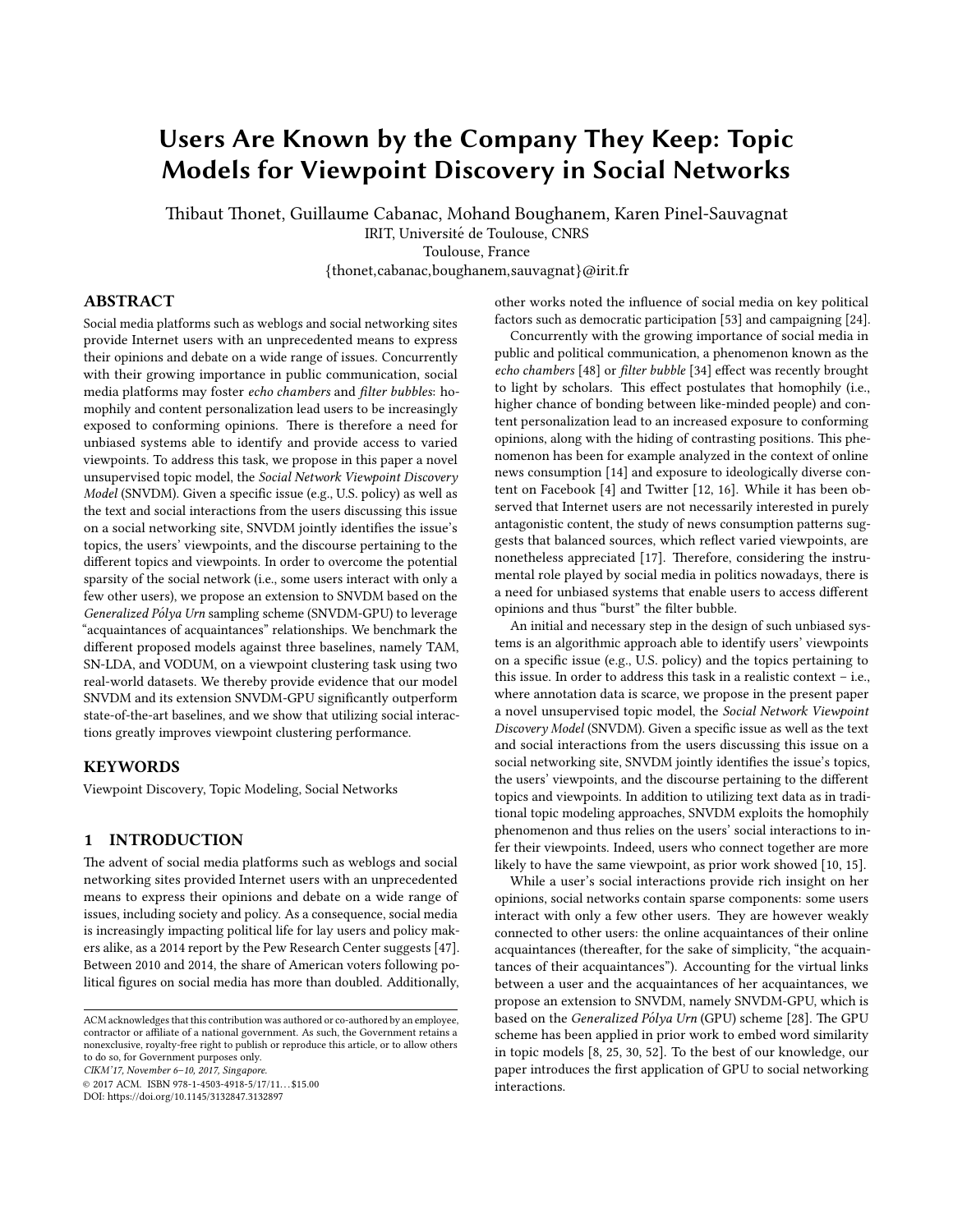The contributions of the present article are the following:

- We propose a topic model, the Social Network Viewpoint Discovery Model (SNVDM), that leverages text and social networking interactions to estimate users' viewpoints and discussed topics in social media data;
- Accounting for social network sparsity and weaker connections between users, we extend SNVDM into the SNVDM-GPU model, which leverages the Generalized Pólya Urn (GPU) scheme;
- The two proposed models and variations thereof are evaluated against state-of-the-art baselines, namely TAM [\[35\]](#page-10-17), SN-LDA [\[45\]](#page-10-18), and VODUM [\[50\]](#page-10-19), using two real-world datasets harvested from Twitter in [\[7\]](#page-10-20) to assess the validity of the discovered viewpoints;
- Additionally, we publicly release the code of our models and baselines to foster reproducibility and facilitate future viewpoint discovery research.

Section [2](#page-2-0) reviews the prior work related to viewpoint discov-ery. Then, in Section [3,](#page-3-0) we define our model SNVDM as well as its extension SNVDM-GPU and we detail their inference procedure. Section [4](#page-6-0) describes the experiments conducted to validate these models and how they compete with state-of-the-art baselines. Finally, Section [5](#page-9-0) concludes the article and provides future research directions to our work.

## <span id="page-2-0"></span>2 RELATED WORK

This section introduces the prior work related to viewpoint discovery in social media. We first review political polarization in social media. Then, we describe unsupervised topic models proposed in literature to address viewpoint discovery in formal text and social media. We finally provide a comparison of our models against prior approaches.

#### 2.1 Political Polarization in Social Media

The growing interplay between social media and politics impulsed substantial research on the polarization of online discussions. A seminal study reported on the interactions between political bloggers for the 2004 U.S. elections [\[1\]](#page-10-21): Democratic (resp. Republican) bloggers were primarily connected to Democratic (resp. Republican) bloggers. A similar trend was stressed from the analysis of political discussions on Twitter [\[10\]](#page-10-10). It was however noted that mentions across ideologically antagonistic users are frequent, as opposed to retweets across such users. Other works analyzed the topics and word usage of Twitter communities built on political or social polarizing issues [\[7,](#page-10-20) [18\]](#page-10-22). An interesting related body of work tackled the detection of online controversy, i.e., issues that polarize Internet users. In [\[11\]](#page-10-23), the authors proposed a weakly-supervised approach to identify controversial Wikipedia articles based on edits and talk pages. Controversy detection was also studied on Twitter using supervised [\[38\]](#page-10-24) and unsupervised methods [\[15\]](#page-10-11).

The burst of interest for the study of polarization in social media led researchers to devise supervised machine learning models in order to automatically identify users' political affiliation and viewpoint (e.g., Democratic or Republican) from their generated content and/or social interactions  $[2, 9, 13, 37, 43]$  $[2, 9, 13, 37, 43]$  $[2, 9, 13, 37, 43]$  $[2, 9, 13, 37, 43]$  $[2, 9, 13, 37, 43]$  $[2, 9, 13, 37, 43]$  $[2, 9, 13, 37, 43]$  $[2, 9, 13, 37, 43]$ . The proposed approaches were based on traditional machine learning classifiers

such as Naive Bayes [\[13,](#page-10-27) [19\]](#page-10-30), Support Vector Machine [\[2,](#page-10-25) [9,](#page-10-26) [27\]](#page-10-31), Decision Trees [\[37\]](#page-10-28), or Neural Networks [\[22,](#page-10-32) [43\]](#page-10-29). While these classifiers usually reach high accuracy, they need to be fed labeled examples, which may be difficult to gather.

#### <span id="page-2-1"></span>2.2 Unsupervised Viewpoint Discovery

A common method to overcome the lack of annotation data in text mining tasks is to explore unsupervised topic modeling approaches, e.g., based on Latent Dirichlet Allocation (LDA) [\[6\]](#page-10-33). Researchers therefore proposed Bayesian and topic models to discover viewpoints in formal documents such as essays [\[35,](#page-10-17) [36,](#page-10-34) [50\]](#page-10-19) and legislation bills [\[33\]](#page-10-35), or in social media data such as forum posts [\[40,](#page-10-36) [42\]](#page-10-37) and tweets [\[5,](#page-10-38) [23,](#page-10-39) [44\]](#page-10-40).

2.2.1 Application to Formal Text. In [\[35\]](#page-10-17), the authors defined the Topic-Aspect Model (TAM) that jointly models topics and so-called aspects, which can be interpreted as viewpoints in the context of viewpoint discovery. A constrastive viewpoint summarization framework based on TAM was then described in [\[36\]](#page-10-34), aiming to find phrases that best reflect the different viewpoints pertaining to a set of topics. Another topic model, the Viewpoint and Opinion Discovery Unification Model (VODUM), was proposed to identify viewpoints by leveraging parts of speech [\[50\]](#page-10-19). The proposed scheme helped discriminate between topic words and opinion words. The authors of [\[33\]](#page-10-35) studied a slightly different yet related problem: the prediction and analysis of legislators' ideal point given their votes on bills. Ideal point is a measure used in political science to assign policy makers on a one-dimension ideological spectrum ranging from liberal to conservative. The topic model devised in [\[33\]](#page-10-35) integrates regression techniques to estimate real-valued ideal points and is able to extract ideological discourse vocabulary.

2.2.2 Models for Social Media Data. Topic modeling for viewpoint discovery has been applied as well to social media and particularly to forums, which naturally enable Internet users to debate. A more comprehensive literature review on the subject is provided in [\[39\]](#page-10-41). The topic models described in  $[40-42]$  $[40-42]$  utilize the threaded nature of forum posts. The authors assume that the viewpoint conveyed in a post depends on the post's positive or negative polarity and the viewpoint of the parent post – thereby denoting agreement or disagreement between users. However, the proposed approach could not be applied to social networking sites such as Twitter, where threaded interactions are scarce.

Viewpoint discovery was also studied on Twitter. The authors of [\[44\]](#page-10-40) designed a time-aware topic model to summarize contrastive opinions expressed in multilingual social text streams. However, contrast was based only on sentiment (positive, negative, or neutral) rather than on viewpoint – which goes beyond mere sentiment polarity and encompasses partisanship, e.g., pro-Palestine and pro-Israel, or Democratic and Republican. Conversely, the work described in [\[23\]](#page-10-39) focused on detecting positions and political issues on Twitter. It proposed a topic model that uses politically affiliated users to estimate non-affiliated users' position; yet it did not leverage interactions between users. On the other hand, a Bayesian ideal point model for Twitter users was devised in [\[5\]](#page-10-38) but it was only based on follow interactions and it did not utilize text data.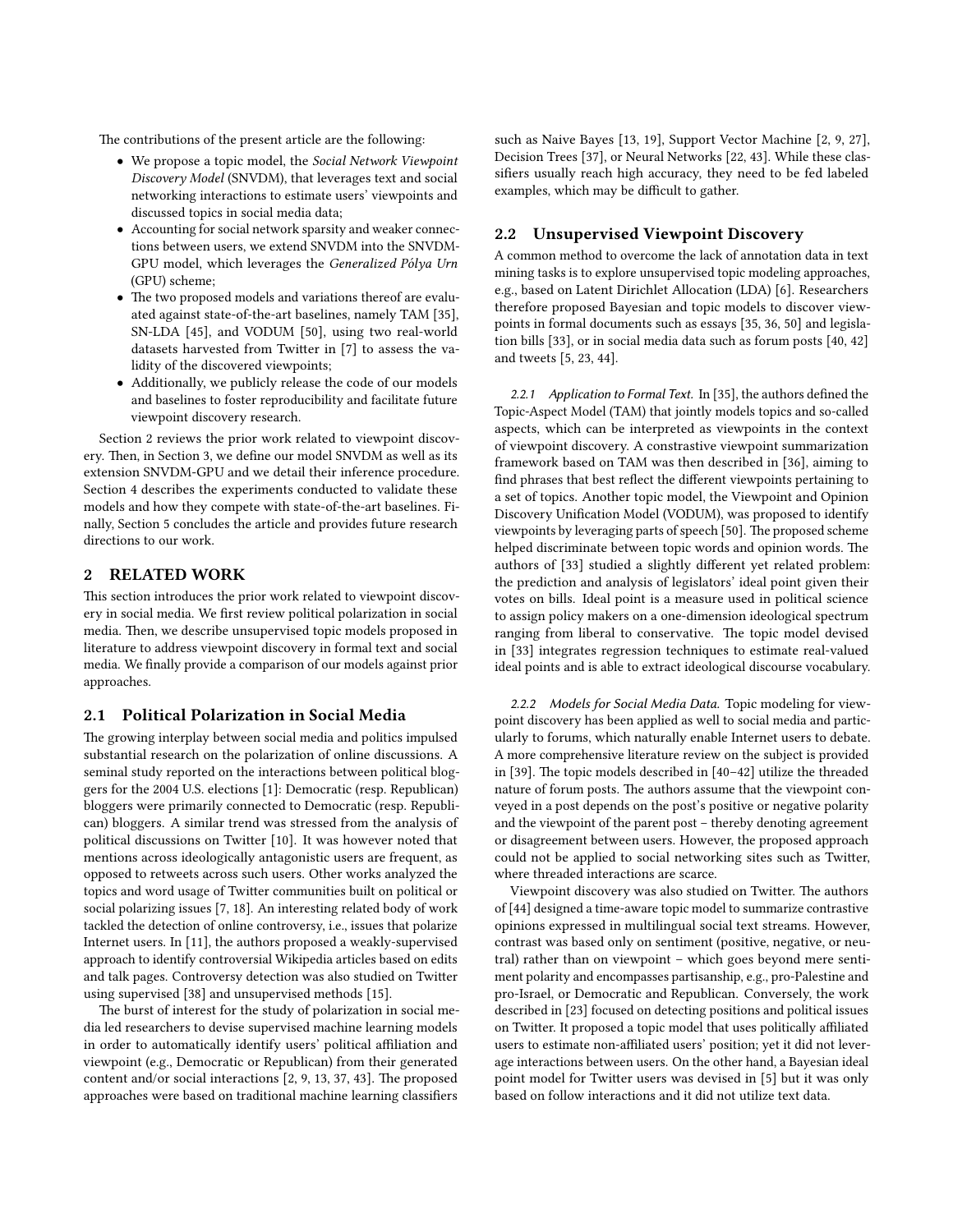<span id="page-3-1"></span>Table 1: Comparison of our models SNVDM and SNVDM-GPU against related work approaches.

| Reference                      | Application<br>to social<br>media | Use of social<br>networking<br>interactions | Discovery of<br>viewpoints and<br>related discourse | Unified<br>approach |  |
|--------------------------------|-----------------------------------|---------------------------------------------|-----------------------------------------------------|---------------------|--|
| TAM [35, 36]; VODUM [50]; [33] |                                   |                                             |                                                     |                     |  |
| [40]; [42]; [41]; [23]         |                                   |                                             |                                                     |                     |  |
| [44]                           |                                   |                                             |                                                     |                     |  |
| $[5]$ ; SN-LDA $[45]$          |                                   |                                             |                                                     |                     |  |
| [49]                           |                                   |                                             |                                                     |                     |  |
| SNVDM(-GPU) [this paper]       |                                   |                                             |                                                     |                     |  |

Although addressing a different task, the topic model described in [\[45\]](#page-10-18), namely the Social Network Latent Dirichlet Allocation (SN-LDA), combined both text and social networking interactions to detect communities on Twitter. The difference between traditional community detection and viewpoint discovery is that the former usually focuses on topical communities (e.g., communities discussing football or programming) while the latter studies the different viewpoints expressed on a common set of topics (e.g., the Democratic and Republican positions on abortion). Nonetheless, the homophily phenomenon is featured in both cases; the method used in [\[45\]](#page-10-18) is therefore relevant to our viewpoint discovery goal. Community detection techniques were otherwise applied in conjunction with LDA to analyze advocating and conspiring dis-cussions about vaccines and their underlying topics on Twitter [\[49\]](#page-10-43). However, the proposed approach did not unify the modeling of text and social interactions. Moreover, the community detection techniques used are non-parametric and thus lead to the discovery of many small communities which may be difficult to interpret and do not necessarily reflect different viewpoints.

We summarize in Table [1](#page-3-1) the characteristics of our models SNVDM and SNVDM-GPU compared against related work from Section [2.2.](#page-2-1) Our topic models SNVDM and SNVDM-GPU use social networking interactions and text in a unified fashion to discover viewpoints, topics and related word usage in social media data. These characteristics are further detailed in Section [3.](#page-3-0)

#### <span id="page-3-0"></span>3 METHOD

In this section, we describe the topic models proposed to discover viewpoints and topics in social networking data. We first establish preliminary definitions and notations. Secondly, we define our topic model, the Social Network Viewpoint Discovery Model (SNVDM), and give its inference procedure. Thirdly, we provide background on the Pólya Urn sampling scheme and we detail our extension to SNVDM, namely SNVDM-GPU, based on Generalized Pólya Urn.

#### 3.1 Preliminaries

As the focus of this work is the modeling of viewpoints and topics in social networks, we provide definitions for related terms and phrases. Following the definitions of [\[50\]](#page-10-19), a topic is "one of the subjects discussed in a document collection" and a viewpoint is "the standpoint of one or several authors on a set of topics." We use the phrase "social network" to denote the directed graph of online social interactions (the edges) between users (the nodes) on a social media platform (e.g., Twitter). We thereafter simply use social interactions or interactions to denote online social interactions. Given the directed nature of a social network, a user may take part in two

<span id="page-3-2"></span>Table 2: Definition of the notations used in the paper.

| Symbol                                                   | <b>Definition</b>                                                                                                                                                                                                                                                                 |
|----------------------------------------------------------|-----------------------------------------------------------------------------------------------------------------------------------------------------------------------------------------------------------------------------------------------------------------------------------|
| $U, D_u, O_u,$<br>$N_{ud}$ , $I_{ud}$                    | Number of users, number of documents from $u$ , number of<br>outgoing interactions for $u$ , number of tokens for $u$ and $d$ ,<br>number of incoming interactions for $u$ and $d$ , resp.                                                                                        |
| T, V, W                                                  | Number of topics, number of viewpoints, and number of<br>words in the vocabulary, resp.                                                                                                                                                                                           |
| $W_{udn}, Z_{udn},$<br>$l_{udn}, x_{udn}$                | The n-th word token and its topic, level, and route assignments,<br>resp., for document d from user u.                                                                                                                                                                            |
| $s_{udi}$                                                | The sender of incoming interaction $i$ on document $d$ from $u$ .                                                                                                                                                                                                                 |
| $v_{ud}$                                                 | The viewpoint assignment for document $d$ from user $u$ .                                                                                                                                                                                                                         |
| $r_{uo}, v'_{uo}$                                        | The recipient and the viewpoint assignment, resp., for<br>outgoing interaction $o$ of user $u$ .                                                                                                                                                                                  |
| $\phi_{00}, \phi_{01}, \phi_{10},$<br>$\phi_{11}, \beta$ | $1 \times W$ matrix of background word distributions, $V \times W$ matrix<br>of viewpoint word distributions, $T \times W$ matrix of topic word<br>distributions, $V \times T \times W$ matrix of viewpoint-topic word<br>distributions, and their concentration parameter, resp. |
| $\psi_0, \psi_1,$<br>$Y_0, Y_1$                          | $1 \times 2$ matrix of general route distribution, $T \times 2$ matrix of topic-<br>specific route distributions, and their shape parameters, resp.                                                                                                                               |
| $\xi$ , $\mu$                                            | $V \times U$ matrix of viewpoint-specific interacting user distributions,<br>and their concentration parameter, resp.                                                                                                                                                             |
| $\sigma$ , $\delta_0$ , $\delta_1$                       | $V \times U$ matrix of user-specific level distributions, and their shape<br>parameters, resp.                                                                                                                                                                                    |
| $\theta$ , $\alpha$                                      | $U \times T$ matrix of user-specific topic distributions and their<br>concentration parameter, resp.                                                                                                                                                                              |
| $\pi$ , $\eta$                                           | $U \times V$ matrix of user-specific viewpoint distributions and their<br>concentration parameter, resp.                                                                                                                                                                          |
| $n_{00w}, n_{01vw},$<br>$n_{10zw}, n_{11vzw}$            | Number of background instances of word w, number of view-<br>point instances of word $w$ assigned to $v$ , number of topic<br>instances of word w assigned to z, number of viewpoint/topic<br>instances of word $w$ assigned to $v$ and $z$ , resp.                               |
| $n_{0x}$ , $n_{1zx}$                                     | Number of words assigned to level $0$ and route $x$ and number of<br>words assigned to level 1, topic $z$ , and route $x$ , resp.                                                                                                                                                 |
| $n_{22}$                                                 | Number of interactions with interacting user $u$ assigned to<br>viewpoint v.                                                                                                                                                                                                      |
| $n_{ul}$                                                 | Number of words from user u assigned to level l.                                                                                                                                                                                                                                  |
| $n_{uz}$                                                 | Number of words from user $u$ assigned to topic $z$ .                                                                                                                                                                                                                             |
| $n_{uv}$                                                 | Number of documents and outgoing interactions from user $u$<br>assigned to viewpoint $v$ .                                                                                                                                                                                        |

distinct types of interactions: incoming interactions and outgoing  $interactions. A user  $u$  takes part in an incoming interaction with$ another user  $u'$  if  $u'$  initiated the interaction (e.g.,  $u'$  retweeted or replied to  $u$ 's tweet). We then call  $u$  and  $u'$  the *recipient* and the sender of this interaction, respectively. Conversely, a user  $u$  takes part in an outgoing interaction with another user  $u'$  if  $u$  initiated the interaction (e.g.,  $u$  retweeted or replied to  $u$ ''s tweet). Similarly, we call  $u$  and  $u'$  the sender and the recipient of this interaction, respectively. The notations for the variables used throughout our paper are provided in Table [2.](#page-3-2) Additionally, we use boldface symbols to represent a multiset or a vector (e.g.,  $\mathbf{v} = \left\{ \left\{ v_{ud} \right\}_{d=1}^{D_u} \right\}_{u=1}^{U}$ ). Count variables, i.e., variables expressing the number of specific assignments, are defined by *n* and subscripts (e.g.,  $n_{uz}$  is the number of word tokens from user  $u$  assigned to topic  $z$ ). A subscript " $\cdot$ " means that the counting is marginalized over the corresponding variable (e.g.,  $n_v = \sum_{u=1}^{U} n_{vu}$ ). A superscript  $-(y)$  on a count variable implies that the count variable excludes  $y$  from the counting (e.g.,  $n_{uz}^{-(udn)}$  is the number of word tokens from user  $u$  assigned to topic  $z$ , excluding word  $n$  from document  $d$  of user  $u$ ).

#### <span id="page-3-3"></span>3.2 Social Network Viewpoint Discovery Model

<span id="page-3-4"></span>3.2.1 Model Definition. Before providing a more formal description of our proposed Social Network Viewpoint Discovery Model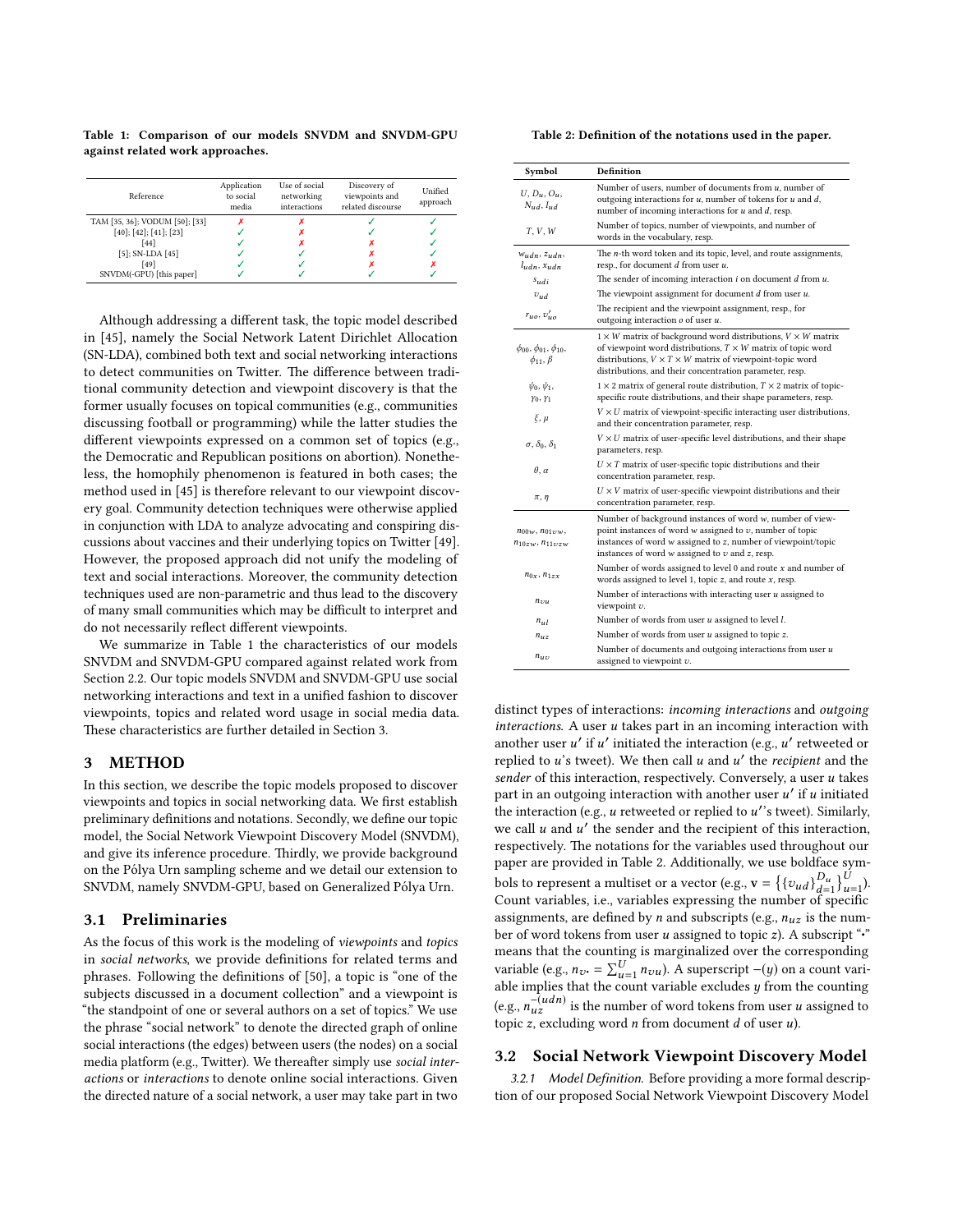<span id="page-4-0"></span>

Figure 1: Graphical models for TAM (a), SN-LDA (b), and our proposed model SNVDM (c). The original variable names for TAM and SN-LDA were slightly modified from [\[35\]](#page-10-17) and [\[45\]](#page-10-18), respectively, to facilitate their comparison against SNVDM.

(SNVDM), we introduce its key characteristics. In traditional topic models such as LDA [\[6\]](#page-10-33), words are assumed to be drawn from topic-specific word distributions. However, in SNVDM, we aim to model viewpoints in addition to topics. A naive approach to account for this would be to simply draw all words from viewpoint/topicspecific distributions. However, all words need not depend on both a viewpoint and a topic. A word can for example be a background word (e.g., say): it does not reflect any viewpoint or topic; it can otherwise be a topic word (e.g., energy), and depend only on a topic – and not on any viewpoint. To implement this observation, we follow the idea proposed in TAM [\[35\]](#page-10-17). The authors introduced Bernoulli latent variables, namely levels and routes, to account for the possible dependency of word tokens on topic and viewpoint, respectively. This yields four types of words: background words (level = 0, route = 0), *viewpoint words* (level = 0, route = 1), *topic words* (level = 1, route = 0), and *viewpoint-topic words* (level = 1, route  $= 1$ ). These different types of words are very useful to analyze the viewpoint-specific and neutral word usage on a given topic.

Although word usage partially helps identify the expressed viewpoint in a document, this may not be enough as viewpoints can be expressed in a subtle way [\[50\]](#page-10-19). It is even more problematic in social media texts (e.g., tweets), which are often short, noisy, and contain numerous abbreviations. However, social media platforms enable social interactions between users. The underlying social network then provides precious insights on users' viewpoint according to the homophily principle: like-minded users tend to connect together. This idea has been already used in prior topic models designed for community detection, e.g. in SN-LDA [\[45\]](#page-10-18). However, SN-LDA only utilized interactions and latent topics to identify communities – word usage did not directly depend on communities. Moreover, in SN-LDA, a given user is only aware of her outgoing interactions, i.e., the interactions she initiated: her incoming interactions are ignored. This may matter for a user that only or mostly receives incoming interactions (e.g., a user that is often retweeted but scarcely retweets). Under the modeling of SN-LDA, this user's community will be difficult to identify as she has very few outgoing interactions. Therefore, in our model SNVDM, we propose to use both *incoming* and outgoing interactions. More precisely, in SNVDM, incoming interactions are used at document level to denote the retrospective

influence of interacting users (e.g., retweeting users) on the viewpoint expressed in a document. Note that, in this paper, we adopt a static view of the collection, we therefore assume in SNVDM's generative process that incoming interactions on a document occur immediately after the document is written. In other words, we do not account for the temporality of incoming interactions.

We now give a more formal definition of our proposed model SNVDM by providing its graphical model (Figure [1c\)](#page-4-0) compared against that of TAM (Figure [1a\)](#page-4-0) and that of SN-LDA (Figure [1b\)](#page-4-0). We describe as well SNVDM's generative story:

- (1) Draw general and topic-specific route distributions  $\psi_0$  and  $\psi_{1z} \sim \text{Beta}(y_0, y_1)$ for  $z = 1, ..., T$ :
- (2) Draw background, viewpoint, topic, and viewpoint-topic word distributions  $\phi_{00}$ ,  $\phi_{01v}$ ,  $\phi_{10z}$ , and  $\phi_{11vz}$  ~ Dirichlet<sub>*W*</sub>( $\beta$ ) for  $v = 1, ..., V$  and  $z =$  $1, ..., T;$
- (3) Draw viewpoint-specific interacting user distributions  $\xi_v \sim$  Dirichlet<br> $U(\mu \frac{1}{U})$ for  $v = 1, ..., V$ ;
- (4) For each user  $u = 1, ..., U$ :
	- (a) Draw viewpoint distribution  $\pi_u \sim \text{Dirichlet}_V(\eta \frac{1}{V});$
	- (b) Draw topic distribution  $\theta_u \sim \text{Dirichlet}_{T}(\alpha \frac{1}{T});$
	- (c) Draw level distribution  $\sigma_u \sim \text{Beta}(\delta_0, \delta_1)$ ;
- (5) For each document  $d = 1, ..., D_u$  from  $u = 1, ..., U$ :
	- (a) Draw a document viewpoint  $v_{ud} \sim \text{Discrete}(\pi_u)$ ;
	- (b) For each token  $n = 1, \ldots, N_{ud}$ :
		- (i) Draw a topic  $z_{udn} \sim \text{Discrete}(\theta_u)$ ;<br>(ii) Draw a level  $l_{udn} \sim \text{Discrete}(\sigma_u)$ ;
		-
		- (iii) If  $l_{udn} = 0$ , draw a general route  $x_{udn} \sim \text{Discrete}(\psi_0)$ ;
		- Else if  $l_{udn} = 1$ , draw a topic-specific route  $x_{udn} \sim \text{Discrete}(\psi_{1z_{udn}})$ ; (iv) If  $l_{udn} = 0$  and  $x_{udn} = 0$ , draw a background word  $w_{udn}$ Discrete( $\phi_{00}$ );
			- Else if  $l_{udn} = 0$  and  $x_{udn} = 1$ , draw a viewpoint word  $w_{udn} \sim$ Discrete( $\phi_{01v_{ud}}$ );
			- Else if  $l_{udn}$  = 1 and  $x_{udn}$  = 0, draw a topic word w<sub>udn</sub> ∼

Discrete( $\phi_{10z_{udn}}$ );

- Else if  $l_{udn} = 1$  and  $x_{udn} = 1$ , draw a viewpoint-topic word  $w_{udn}$  $~~\sim$  Discrete( $\phi_{11v_{ud}z_{udn}}$ );
- (c) For each incoming interaction  $i = 1, ..., I_{ud}$ , draw sender  $s_{udi} \sim$ Discrete( $\xi_{v_{ud}}$ );
- (6) For each outgoing interaction  $o = 1, ..., O_u$  from  $u = 1, ..., U$ :
- (a) Draw an outgoing interaction viewpoint  $v'_{uo} \sim \text{Discrete}(\pi_u)$ ;
	- (b) Draw a recipient  $r_{uo} \sim \text{Discrete}(\xi_{v'_{uo}})$ .

In the next section, we detail the posterior inference procedure for SNVDM based on collapsed Gibbs sampling.

<span id="page-4-1"></span>3.2.2 Posterior Inference. As for other probabilistic topic models, the exact posterior inference for SNVDM is intractable. We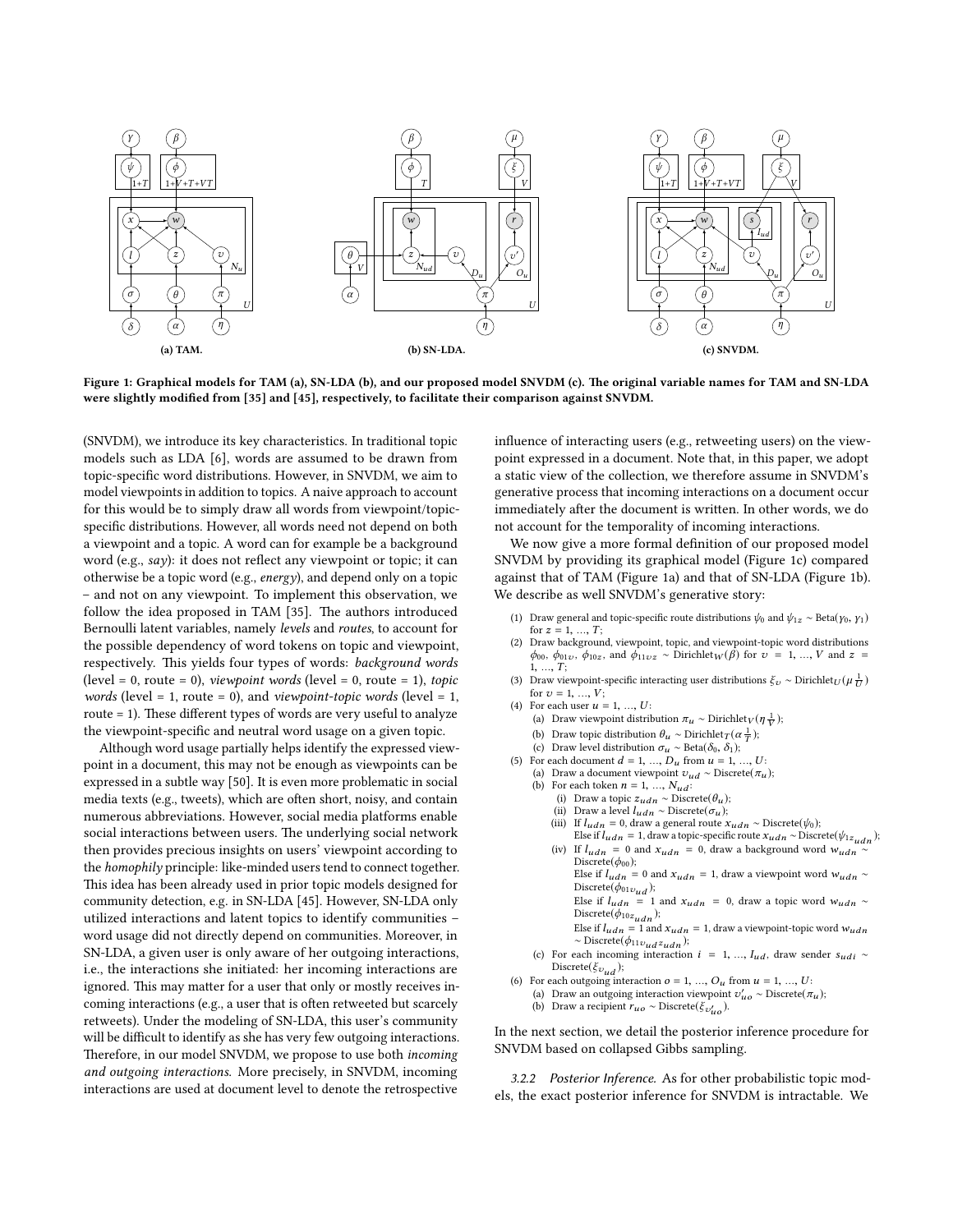thus rely on collapsed Gibbs sampling [\[26\]](#page-10-44) to estimate the model distributions. In SNVDM, the latent variables of interest for a collapsed Gibbs sampler are topics z, levels l, routes x, document viewpoints v and outgoing interaction viewpoints v ′ ; the observed variables are words w, incoming interaction senders s, and outgoing interaction recipients r. The collapsed Gibbs sampler for SNVDM then successively samples the aforementioned latent variables from their conditional posterior probability, which we provide in the remainder of this section. Mathematical derivations are omitted due to space limitations; for a detailed description of Gibbs sampling derivations for topic models, the interested reader can refer to [\[20\]](#page-10-45).

Sampling topics, levels, and routes. Similarly to TAM [\[35\]](#page-10-17), assignments  $z_{udn}$ ,  $l_{udn}$  and  $x_{udn}$  can be jointly sampled from the following joint conditional posterior probability:

$$
p(z_{udn} = z, l_{udn} = l, x_{udn} = x | v_{ud} = v, \text{rest}) \propto \frac{n_{uz}^{-(udn)} + \alpha \frac{1}{T}}{n_{uz}^{-(udn)} + \alpha}
$$
(1)  

$$
\frac{n_{ul}^{-(udn)} + \delta_l}{n_{uz}^{-(udn)} + \delta_0 + \delta_1} \cdot p(x_{udn} = x | \text{rest}) \cdot p(w_{udn} = w | \text{rest})
$$
(1)  

$$
\text{where } p(x_{udn} = x | \text{rest}) = \begin{cases} \frac{n_{0x}^{-(udn)} + \gamma_x}{n_{0x}^{-(udn)} + \gamma_0 + \gamma_1} & \text{if } l = 0, \\ \frac{n_{1zx}^{-(udn)} + \gamma_0 + \gamma_1}{n_{1zx}^{-(udn)} + \gamma_0 + \gamma_1} & \text{if } l = 1; \end{cases}
$$
  

$$
\text{and } p(w_{udn} = w | \text{rest}) = \begin{cases} \frac{n_{00w}^{-(udn)} + \beta}{n_{0z}^{-(udn)} + \beta w} & \text{if } l = 0, x = 0, \\ \frac{n_{01w}^{-(udn)} + \beta}{n_{1zz}^{-(udn)} + \beta w} & \text{if } l = 0, x = 1, \\ \frac{n_{10zx}^{-(udn)} + \beta}{n_{1zz}^{-(udn)} + \beta w} & \text{if } l = 1, x = 0, \\ \frac{n_{10zx}^{-(udn)} + \beta}{n_{11zz}^{-(udn)} + \beta w} & \text{if } l = 1, x = 1. \end{cases}
$$

Sampling document viewpoints. The conditional posterior probability for the viewpoint  $v_{ud}$  assigned to user u and her document d is given by:

<span id="page-5-3"></span>
$$
p(v_{ud} = v | \text{rest}) \propto \frac{\prod_{w=1}^{W} \prod_{a=0}^{n_{0\text{1}vw}^{(u,d)}} (n_{01vw}^{-(ud)} + a + \beta)}{\prod_{b=0}^{n_{01v}^{(u,d)}} (n_{01v}^{-(ud)} + b + \beta W)}
$$
  

$$
\cdot \prod_{z=1}^{T} \frac{\prod_{w=1}^{W} \prod_{a=0}^{n_{11vz}} (n_{11vz}^{-(ud)} + a + \beta)}{\prod_{b=0}^{n_{11vz}} (n_{11vz}^{-(ud)} + b + \beta W)}
$$
(2)  

$$
\cdot \frac{n_{uv}^{-(ud)} + \eta \frac{1}{V}}{n_{uv}^{-(ud)} + \eta} \cdot \frac{\prod_{u'=1}^{V} \prod_{a=0}^{n_{uu'}^{(u,d)}} (n_{vu'}^{-(ud)} + a + \mu \frac{1}{U})}{\prod_{b=0}^{n_{vv}^{(u,d)}} (n_{vv}^{-(ud)} + b + \mu)}
$$

Sampling outgoing interaction viewpoints. For each outgoing interaction *o* of user *u*, viewpoint  $v'_{uo}$  is sampled as follows:

<span id="page-5-0"></span>
$$
p(v'_{uo} = v | r_{uo} = u', \text{rest}) \propto \frac{n_{uv}^{-(uo)} + \eta \frac{1}{V}}{n_{uv}^{-(uo)} + \eta} \cdot \frac{n_{vu'}^{-(uo)} + \mu \frac{1}{U}}{n_{vv}^{-(uo)} + \mu}.
$$
 (3)

<span id="page-5-5"></span>Sampling hyperparameters. Prior work showed that sampling hyperparameters - as opposed to setting them to fixed values -impacts the model's performance [\[51\]](#page-10-46). Therefore, we apply a full Bayesian treatment to our model by sampling the hyperparameters  $\alpha$ ,  $\gamma$ ,  $\delta$ ,  $\eta$ , and  $\mu$  from Gamma(1, 1) hyperpriors, following the auxil-iary variable sampling technique as in [\[32\]](#page-10-47). We only fix  $\beta = 0.01$  as

its sampling is more costly – since it depends on the usually large vocabulary size.

3.2.3 Discussion. Although SNVDM utilizes direct outgoing and incoming interactions between a user and her acquaintances, it does not leverage farther users in the network such as acquaintances of acquaintances, who can nevertheless bring precious insights on the user's viewpoint. For example, consider a user  $u$  who exclusively interacts with a second user  $u'$ , who in turn interacts with a large number of users. Using only u's sparse direct interactions will not provide much information about her, whereas knowing that there exists a weaker link between  $u$  and  $u'$ 's acquaintances can help describe u more accurately. We augment our model in the next section to implement this idea.

#### <span id="page-5-4"></span>3.3 Generalized Pólya Urn Extension

We propose to extend SNVDM in order to account for virtual links between users and their "acquaintances of acquaintances". We first introduce the simple Pólya urn scheme, then describe the extension of SNVDM based on generalized Pólya urn.

<span id="page-5-2"></span>3.3.1 Simple Pólya Urn. Collapsed Gibbs sampling for Dirichletmultinomial topic models such as LDA or SNVDM can be interpreted as an urn metaphor called the simple Pólya urn (SPU) scheme. SPU assumes that colored balls are successively drawn from an urn; if a ball of color  $c$  is drawn, then this ball is put back into the urn and one additional ball of color  $c$  is added. This over-replacement scheme enforces a property known as "the rich get richer": the more balls of color c are drawn, the more likely balls of color c will be drawn in the future.

We illustrate the SPU metaphor assuming outgoing interactions are balls, the recipient user of the interaction is their color, and each urn is associated with a viewpoint. Initially, we assume that each urn contains  $\mu \frac{1}{U}$  balls of each color. Now suppose that the interaction  $o$  for user  $u$  is the last ball we want to sample from urn  $v$  – i.e., we have already drawn and observed all other interactions/balls. Then the probability of obtaining color  $u'$  for ball  $(uo)$  is given by:

<span id="page-5-1"></span>
$$
p(r_{uo} = u'|v'_{uo} = v, \text{rest}) = \frac{n_{vu'}^{-(uo)} + \mu \frac{1}{U}}{n_{v}^{-(uo)} + \mu} \tag{4}
$$

where  $n_{\nu u'}^{-(uo)}$  can be interpreted as the number of balls of color  $u'$ added in urn  $v$ , and  $n_{\upsilon}^{-(uo)}$  as the total number of balls added in urn  $v$ , both counts excluding ball  $(uo)$  and the  $\mu$  initial balls. Note that the rightmost term in Eq. [\(3\)](#page-5-0) is the same as the one in Eq. [\(4\)](#page-5-1) obtained using the SPU assumption, illustrating the equivalency between Dirichlet-multinomial and SPU models.

3.3.2 Generalized Pólya Urn. The generalized Pólya urn (GPU) scheme [\[28\]](#page-10-12) extends SPU by altering the replacement rule: after a ball of color c is drawn, the ball is put back into the urn and a certain number of balls of colors related to c are added along. In prior topic models using GPU, balls are tokens and colors are word types [\[8,](#page-10-13) [25,](#page-10-14) [30,](#page-10-15) [52\]](#page-10-16); the "relatedness" of colors is therefore based on word similarity such as PMI [\[8,](#page-10-13) [52\]](#page-10-16) or computed from word embeddings [\[25\]](#page-10-14).

In our model, however, we utilize GPU to account for weaker links between users in a social network. As illustrated in [3.3.1,](#page-5-2) we consider interactions as balls and users as colors. Leveraging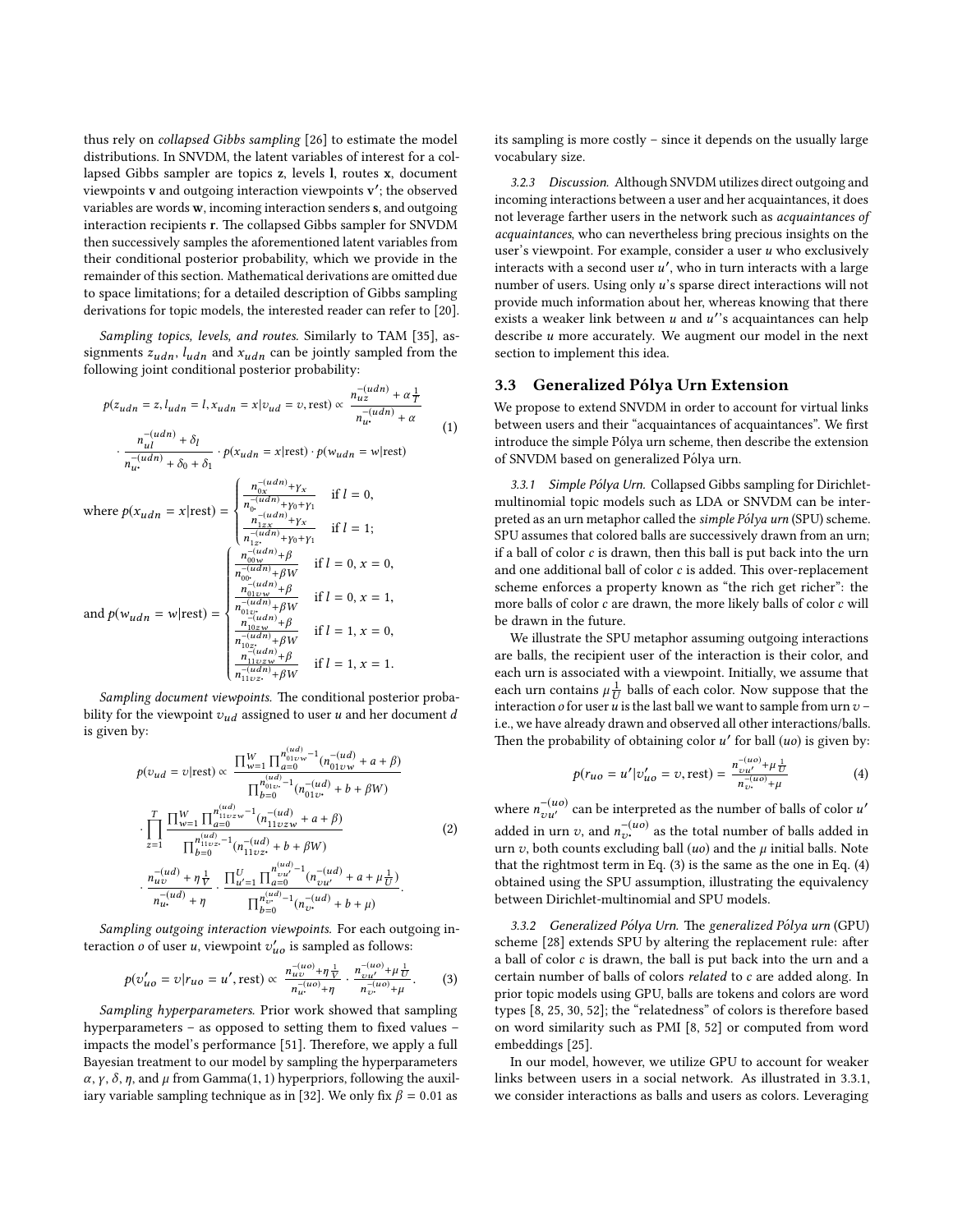the network structure, we assume that the users most related to a user  $u$  are the users who interact the most with  $u$ . Formally, we define the number of incoming interactions on  $u$  where  $u'$  is the sender as  $i_{uu'} = \sum_{d=1}^{D_u} \sum_{i=1}^{I_{ud}} \mathbb{I}(s_{udi} = u')$ , and the number of outgoing interactions from u where u' is the recipient as  $o_{uu'} =$  $\sum_{o=1}^{O_u} \mathbb{I}(r_{uo} = u')$ . I denotes the indicator function:  $\mathbb{I}(\text{true}) = 1$  and I(false) = 0. The set of the  $\tau$  most interacting acquaintances of u (if such number of acquaintances exists for  $u$ ) is then  $\mathcal{R}_{u\tau}$  with  $|\mathcal{R}_{u\tau}| = \min(\tau, \sum_{u'=1}^U \mathbb{I}(i_{uu'} + o_{uu'} > 0)),$  and such that, for all  $u' \in \mathcal{R}_{u\tau}$ ,  $i_{uu'} + o_{uu'} > 0$  (i.e., u' is an acquaintance of u) and, for all  $u'' \notin \mathcal{R}_{u\tau}$ ,  $i_{uu'} + o_{uu'} \ge i_{uu''} + o_{uu''}$  (i.e., u' interacts more with u than  $u''$  does). We now define a  $U \times U$  real-valued matrix  $\mathbb A$ known as schema or addition matrix [\[28\]](#page-10-12) which, given a withdrawn ball of color u, expresses the number of balls  $\mathbb{A}_{uu'}$  for each color  $u' = 1, ..., U$  that is added along to the urn:

$$
\mathbb{A}_{uu'} = \begin{cases} 1 & \text{if } u = u', \\ \lambda & \text{if } u \neq u' \text{ and } u' \in \mathcal{R}_{u\tau}, \\ 0 & \text{otherwise}; \end{cases}
$$
 (5)

where  $\lambda$  is a real-valued parameter in [0, 1] denoting the number of balls added for colors related to u (i.e., in  $\mathcal{R}_{u\tau}$ ).

Contrarily to the SPU scheme, balls sampled according to GPU are non-exchangeable, implying that the sampling order for a sequence of balls will impact the probability of the observed colors. Following [\[30\]](#page-10-15), we approximate the exact conditional posterior probability used in Gibbs sampling by assuming that the ball or sequence of balls of interest is sampled as if we already sampled and observed all other balls in the urn. We thus ignore the current sampling's implications on the drawing of subsequent balls.

The application of the GPU scheme to SNVDM under this approximation leads to a slight modification of the collapsed Gibbs sampler described in Section [3.2.2.](#page-4-1) In the sampling of document viewpoint  $v_{ud}$ , the rightmost term in Eq. [\(2\)](#page-5-3) under the GPU assumption can be shown to become:

$$
\prod_{i=1}^{I_{ud}} \frac{\sum_{u''=1}^{U} \mathbb{A}_{u''s_{udi}} n_{vu''}^{-(ud)} + \sum_{j=1}^{i-1} \mathbb{A}_{s_{udi}s_{udi}} + \mu \frac{1}{U}}{\sum_{u''=1}^{U} \mathbb{A}_{u''} n_{vu''}^{-(ud)} + \sum_{j=1}^{i-1} \mathbb{A}_{s_{udj}} + \mu}.
$$
 (6)

Similarly, the rightmost term in Eq. [\(3\)](#page-5-0) for the sampling of outgoing interaction viewpoint  $v'_{uo}$  is changed into:

$$
\frac{\sum_{u''=1}^{U} \mathbb{A}_{u''u'} n_{vu''}^{-(uo)} + \mu \frac{1}{U}}{\sum_{u''=1}^{U} \mathbb{A}_{u''} n_{vu''}^{-(uo)} + \mu}.
$$
\n(7)

#### <span id="page-6-0"></span>**EXPERIMENTS**

In this section, we detail the experiments conducted on our models SNVDM and SNVDM-GPU, and their comparison against state-ofthe-art baselines. We aim to validate the following hypotheses:

- (H1) The viewpoint clustering performance of the proposed models (a) outperforms that of state-of-the-art baselines; it is improved by (b) exploiting both incoming and outgoing interactions, and (c) implementing the generalized Pólya urn scheme.
- (H2) Generalized Pólya urn scheme increases models' robustness to social network sparsity, i.e., GPU-based models are less affected by limited number of social interactions.
- $\bullet$  (H3) The proposed models are comparably efficient to stateof-the-art baselines, i.e., their execution times have the same order of magnitude.
- $\bullet$  (H4) The viewpoints and topics discovered by our models are coherent.

In the remainder of this section, we first introduce the experimental setup. Secondly, we detail the viewpoint clustering performance of our models and baselines. Thirdly, we discuss the efficiency of the evaluated models. Finally, we illustrate the discovered viewpoints and topics by providing their most representative words.

#### 4.1 Experimental Setup

4.1.1 Baselines and Evaluated Models. In order to test hypotheses (H1)-(H4), we compare prior topic models able to discover viewpoints against variations of our proposed models:

- TAM [\[35\]](#page-10-17) was initially designed to discover topics and aspects – which represent viewpoints in our context. It was integrated into a viewpoint summarization framework in [\[36\]](#page-10-34). It does not account for interactions between users.
- **SN-LDA** [\[45\]](#page-10-18) aims to jointly discover topics and communities – which we interpret as viewpoints – in a social network where users are associated with text data. The only interactions used are outgoing interactions.
- VODUM [\[50\]](#page-10-19) models viewpoints and topics. It leverages part of speech to better discriminate opinion words (i.e., viewpoint/topic-specific words) from topic words. It does not use interactions between users.
- SNVDM-WII is a degenerate variation of our model SNVDM (described in Section [3.2\)](#page-3-3) without incoming interactions. The only interactions used are outgoing interactions.
- SNVDM is the model we propose, as described in Section [3.2.](#page-3-3) It leverages incoming and outgoing interactions.
- SNVDM-GPU ( $\tau = 10$ ) and SNVDM-GPU ( $\tau = \infty$ ) extend SNVDM by integrating the generalized Pólya urn scheme into the inference procedure, as described in Sec-tion [3.3.](#page-5-4) The value of  $\tau$  defines the maximum number of most interacting acquaintances used as related users. In SNVDM-GPU ( $\tau = 10$ ), only the 10 most interacting acquaintances of a given user are used as her related users, whereas for SNVDM-GPU ( $\tau = \infty$ ) all acquaintances are used as related users.

We release the Java code for our models and baselines at https: //github.com/tthonet/SNVDM.

4.1.2 Datasets. There exists only few annotated datasets to evaluate models for viewpoint discovery in social networks. In 2016, the International Workshop on Semantic Evaluation (SemEval) intro-duced a benchmark for stance detection on Twitter [\[31\]](#page-10-48). However, the task proposed by SemEval was focused on tweet-level stance detection, whereas in this work we are interested in discovering user-level viewpoints. The methods and data relevant to these two problems differ as only the latter enables the exploitation of social interactions. Therefore, we chose to validate our approaches on two Twitter datasets<sup>[1](#page-6-1)</sup> introduced in [\[7\]](#page-10-20), which we refer the reader to for additional details. The first dataset, thereafter denoted as Indyref,

<span id="page-6-1"></span> $1$ http://dx.doi.org/10.6084/m9.figshare.1430449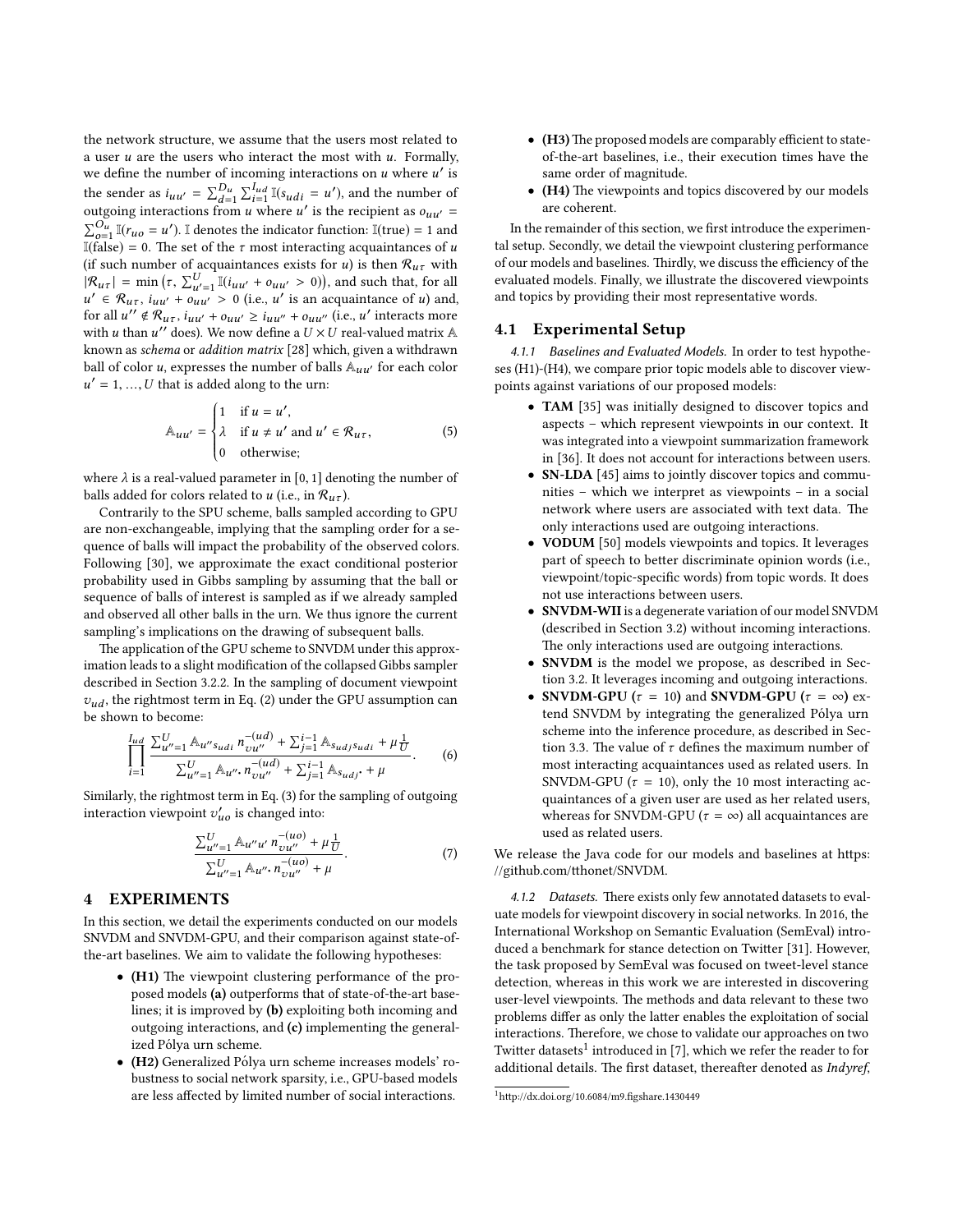<span id="page-7-2"></span>Table 3: Statistics of the datasets used in the experiments.

| Dataset  | #Users           |     | $*Tweets$ | #Tokens   | Vocabulary | #Interactions |
|----------|------------------|-----|-----------|-----------|------------|---------------|
|          | Yes/Dem. No/Rep. |     |           |           |            |               |
| Indyref  | 589              | 575 | 270,075   | 2.043.204 | 38.942     | 696.654       |
| Midterms | 767              | 778 | 113.545   | 975.199   | 25.312     | 241.741       |

contains tweets about the 2014 Scottish Independence Referendum posted between  $11/08/2014$  and  $20/10/2014$ . The two represented viewpoints are Yes and No, respectively expressing support and opposition to Scottish independence. The second dataset, thereafter denoted as Midterms, is constituted of the tweets written by the policy makers who were active during the 2014 U.S. Midterm Election. Note that, in order to extend the Midterms dataset, we used users' full Twitter timelines (until 21/11/2014) instead of restricting to the tweets posted during the Midterm Election timespan. Only Democratic and Republican users appear in the dataset. For both datasets, users' groundtruth viewpoints were originally obtained in [\[7\]](#page-10-20) either from self-description in user profiles or from official and unofficial lists. Similarly to prior work on political polariza-tion [\[10,](#page-10-10) [27\]](#page-10-31), the Twitter social interactions that we considered to define the users' social network are retweets and replies.

An issue we had to address with the datasets was the fact that they contained a large amount of tweets that did not concern the studied political subject (e.g., tweets about leisure or daily life). To remove these irrelevant tweets, we discarded all the tweets with no interactions from the users in the dataset, i.e., tweets with neither reply nor retweet from the dataset users. Although this process removed some relevant tweets, we observed that it provided us with considerably more focused datasets. Moreover, we only kept unique tweets in the datasets (removing the retweeted duplicates) and assigned them to their original authors. After the denoising step, users left with no tweets were discarded (32 for Indyref and 232 for Midterms). Note that this process is widely applicable to any dataset with social interactions and it does not require supervision. However, the number of interactions per tweet ratio is affected; therefore we further investigate in Section [4.2.2](#page-8-0) the impact of the network sparsity on the models' and baselines' performance.

We then performed the following preprocessing steps on the datasets using Lingpipe<sup>[2](#page-7-0)</sup> and Tweet $NLP^3$  $NLP^3$ . We applied the part-ofspeech tagger provided by TweetNLP to the tweets, as it is required by the baseline VODUM to discriminate opinion words from topic words. Following [\[50\]](#page-10-19), nouns were used as topic words and verbs, adverbs, adjectives, and prepositions (and additionally hashtags) were used as opinion words in VODUM. Tokens not matching these parts of speech were discarded from the datasets used by all models – the rationale is that, for a fair comparison, we wanted to test all models on exactly the same text data. We then removed stopwords, user mentions, URLs and word tokens that appeared only once. Following [\[46\]](#page-10-49), we did not perform stemming. Users with no tweets (or with only token-less tweets) were discarded. The statistics of the preprocessed datasets are detailed in Table [3.](#page-7-2) Reported interactions include both incoming and outgoing interactions.

4.1.3 Parameter Setting. For both datasets Indyref and Midterms, we set the number of viewpoints (for VODUM and all SNVDMbased models), aspects (for TAM), and communities (for SN-LDA) to 2. For all baselines and models, hyperparameters were initialized to 1 and sampled as described in Section [3.2.2,](#page-5-5) except for word distributions parameters ( $\beta$  in SNVDM-based models) which are set to 0.01. The parameter  $\lambda$  used in GPU models was fixed to 0.5. We observed (not shown due to space limitations) that this yielded better performance than setting  $\lambda = 1$  (i.e., a uniform treatment of direct acquaintances and acquaintances of acquaintances). The Gibbs sampling inference for all baselines and models is performed on 5 Markov chains of 1,000 iterations each, with 500 iterations for burn-in. After burn-in, one sample was collected every 50 iterations, and models' distributions were eventually estimated based on the 10 collected samples.

#### 4.2 Viewpoint Clustering

In this section, we describe the results obtained by baselines and proposed models on the clustering of users' viewpoints, evaluated in terms of Purity and Normalized Mutual Information (NMI) [\[29\]](#page-10-50). Purity measures the proportion of users who are assigned to the correct groundtruth class. NMI is an information theoretic clustering metric based on Mutual Information and Entropy. We also tested the BCubed F measure [\[3\]](#page-10-51) but we found almost perfect Spearman's rank correlations between Purity and BCubed F ( $\rho = 0.998$ ) and between NMI and BCubed F ( $\rho = 0.999$ ) – computed from the 280 measurements obtained in Section [4.2.1.](#page-7-3) Therefore, for the sake of brevity, we only report the clustering quality results in terms of Purity and NMI in the experiments.

The clusters are built as follows: In SNVDM-based models, each user  $u$  is assigned to the viewpoint (cluster)  $v$  that maximizes the user-specific viewpoint distribution  $\pi_{uv}$ . TAM's aspect and SN-LDA's community assignments for users are similary obtained. In VODUM, a viewpoint is naturally attributed to each user, as viewpoints are defined at user level.

<span id="page-7-3"></span>4.2.1 Clustering Performance. The viewpoint clustering results in terms of Purity and NMI for different number of topics  $T \in$ {5, 10, 15, 20} on both the Indyref and Midterms datasets are reported in Figure [2.](#page-9-1) Note that the error bars denote the 95% con fidence interval about the mean, which are computed from the 5 repeated executions (i.e., the 5 Markov chains). Confirming (H1a), we observe that for both datasets and for both metrics, our proposed models SNVDM, SNVDM-GPU ( $\tau = 10$ ) and SNVDM-GPU  $(\tau = \infty)$  outperform all baselines with superior mean Purity and mean NMI on both Indyref and Midterms. The fact that their 95% confidence intervals do not intersect with those of baselines also confirm the statistical significance of this observation at significance level  $\alpha$  = 0.05. We also notice that our models are mostly insensitive to the number of topics.

Comparing our models SNVDM, SNVDM-GPU ( $\tau = 10$ ) and SNVDM-GPU ( $\tau = \infty$ ) against SN-LDA and the degenerate variation SNVDM-WII, which both do not exploit incoming interactions, support (H1b). Indeed, all models that use incoming interactions in addition to outgoing interactions significantly outperform those using only outgoing interactions. We nevertheless note that the baseline SN-LDA still achieved a strong clustering performance on

<span id="page-7-0"></span> ${}^{2}$ http://alias-i.com/lingpipe/

<span id="page-7-1"></span><sup>3</sup>[hp://www.cs.cmu.edu/](http://www.cs.cmu.edu/~ark/TweetNLP/)∼ark/TweetNLP/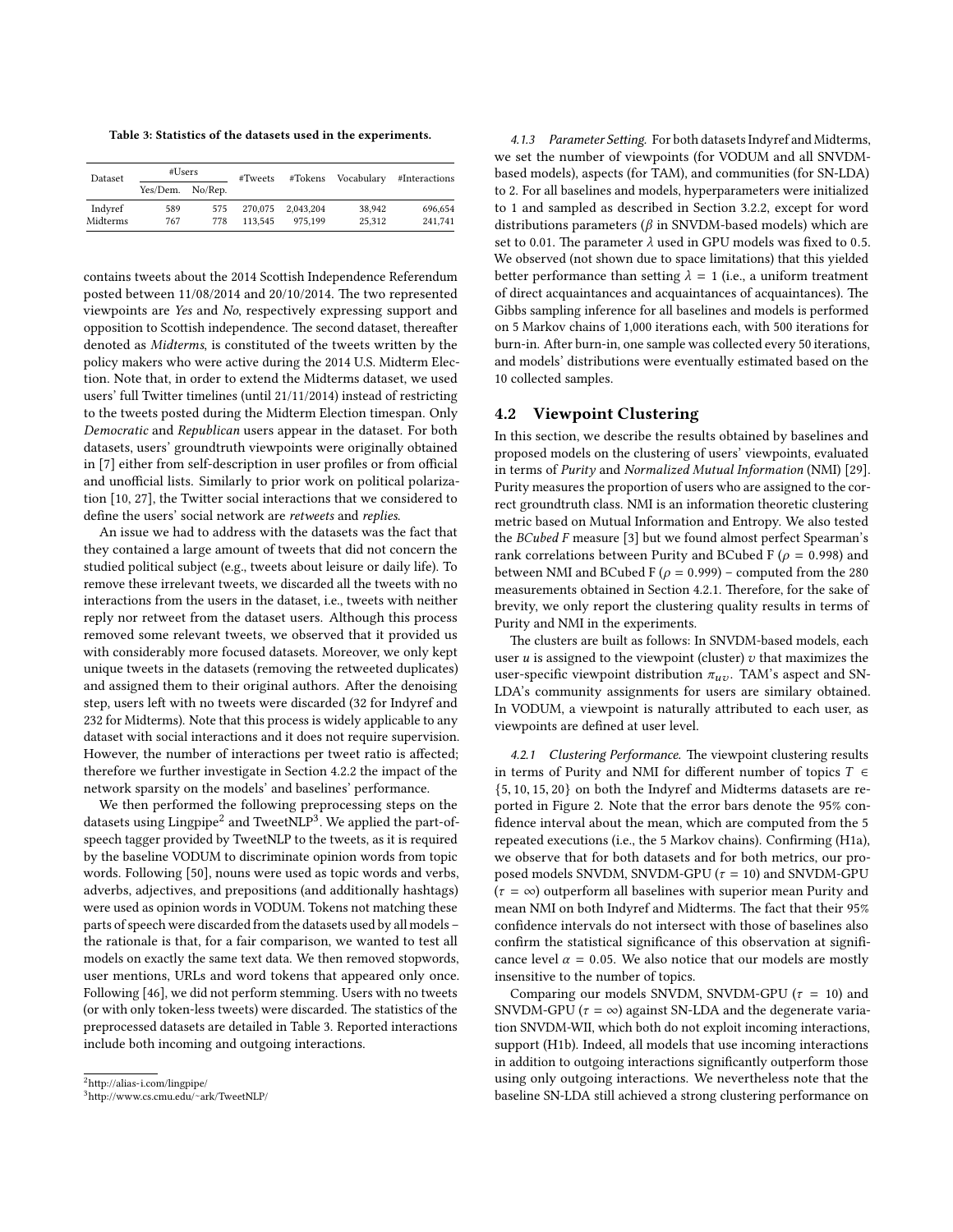both datasets, especially on Indyref. This could be explained by the fact that Indyref features a larger number of interactions per user, upon which SN-LDA heavily relies. It also underlines the key importance of social interactions to viewpoint discovery. Other baselines TAM and VODUM both performed markedly worse than SN-LDA. They obtained similar performance on Midterms and TAM got better results on Indyref. The underperformance of VODUM may be due to its reliance on parts of speech, which are possibly less discriminative in identifying viewpoint-specific words in noisy, short texts like tweets than they are in long and formal documents. Both VODUM and TAM seem to be moderately sensitive to the number of topics, VODUM obtaining better performance for lower number of topics on both datasets.

Hypothesis (H1c) is also validated by the observation that GPUbased models SNVDM-GPU ( $\tau = 10$ ) and SNVDM-GPU ( $\tau = \infty$ ) attained slightly higher clustering performance than that of SNVDM. However, note that SNVDM-GPU ( $\tau = 10$ ) only significantly outperforms SNVDM at significance level  $\alpha = 0.05$  on the Midterms dataset: on Indyref their 95% confidence intervals intersect both for Purity and NMI and the difference is therefore not significant. We suspect the large number of interactions in the Indyref dataset to be responsible for the similar clustering results of SN-LDA, SNVDM, SNVDM-GPU ( $\tau = 10$ ) and SNVDM-GPU ( $\tau = \infty$ ). We therefore investigate in the next section to what extent these models are robust to data with less interactions, i.e., sparser social networks.

<span id="page-8-0"></span>4.2.2 Robustness to Network Sparsity. In order to study the robustness of models to sparse interactions, we artificially included different percentages of the interactions  $(100\%, 50\%, 25\%, \text{ and } 10\%)$ that are available in the Indyref dataset. The interactions to be removed – either incoming or outgoing ones – were randomly chosen. Then, for the obtained datasets derived from Indyref (identical for all evaluated models), we analyzed the viewpoint clustering performance of SN-LDA, SNVDM, SNVDM-GPU ( $\tau = 10$ ) and SNVDM-GPU ( $\tau = \infty$ ). Given that the number of topics only has a mild effect on the performance, as observed in Section [4.2.1,](#page-7-3) we set  $T = 10$  in this experiment. The results are shown in Table [4.](#page-9-2) Here as well, we provide the 95% confidence interval about the mean. We observe a similar trend for all models: the clustering performance is substantially degraded for low percentage of interactions, especially 10%. This stresses again that interactions are key to the identification of viewpoints in a social network.

Overall, in this studied case, GPU-based models are only marginally more robust to sparsity than other models, with significant improvements only over SN-LDA for 100%, 50%, and 25%; this observation thus merely provides weak support to hypothesis (H2). However, interestingly, SNVDM-GPU ( $\tau = 10$ ) seems to be more robust to interaction sparsity than SNVDM-GPU ( $\tau = \infty$ ): from 50% and below, SNVDM-GPU ( $\tau = 10$ ) performed slightly better. This may be explained by the fact that SNVDM-GPU ( $\tau = 10$ ) is more selective than SNVDM-GPU ( $\tau = \infty$ ) on interacting users: the former uses only the 10 most interacting acquaintances, while the latter leverages all available acquaintances.

#### 4.3 Efficiency

We discuss in this section the efficiency in terms of execution time for the baselines and the proposed models. The machine used to perform the experiments is a laptop with eight i7-4700MQ CPUs at 2.40 GHz (although our implementation is not parallelized) and 8GB RAM. We report in Table [5](#page-9-3) the time (in seconds) taken by one Gibbs sampling iteration on Indyref (with  $T = 10$ ) and Midterms (with  $T =$ 15). While we observe that the SN-LDA and TAM implementations are faster, the execution times for SNVDM and SNVDM-GPU ( $\tau$  = 10) are on the same order of magnitude: at most about 2 and 3 times slower, respectively. The execution times on Midterms are very similar for all models, which is explained by the lower number of interactions. With more interactions, the difference is greater on Indyref. Indeed, SNVDM-based and especially GPU-based models are highly dependent on interactions. This is confirmed by the very slow execution time of SNVDM-GPU ( $\tau = \infty$ ) on Indyref. On the contrary, we see that SNVDM-GPU ( $\tau = 10$ ) ran in reasonable time due to the more restrictive selection of related users; this model is therefore a good tradeoff between effectiveness and efficiency.

#### 4.4 Discovered Viewpoints and Topics

In topic modeling literature, the traditional method to study the discovered topics' quality is to analyze the coherence of the top words (i.e., most probable words) for the topic-specific distributions over words. Based on these top words, topic coherence metrics have been proposed (e.g., in [\[30\]](#page-10-15)) to quantitatively compare the topics' quality across different models. However, the models and baselines we wish to compare here have different distributions over words. For example, SN-LDA only has topic-specific distributions over words, while SNVDM-based models distinguish between four types of words, as described in Section [3.2.1:](#page-3-4) background words (drawn from  $\phi_{00}$ ), viewpoint words (drawn from  $\phi_{01}$ ), topic words (drawn from  $\phi_{10}$ ), and viewpoint-topic words (drawn from  $\phi_{11}$ ). Consequently, topic coherence metrics cannot be applied to compare the topics' quality of our models and baselines. For that reason, we choose to provide in this section a qualitative analysis of the topics and viewpoints discovered by our models.

It is particularly interesting to study for a same topic the topic words as well as the viewpoint words for the different viewpoints: this enables the comparison between neutral word usage against subjective word usage. Therefore, we selected one topic discovered by our most effective model SNVDM-GPU ( $\tau = \infty$ ) in each dataset, Indyref (with  $T = 10$ ) and Midterms (with  $T = 15$ ), and display its top 10 topic words as well as its top 10 viewpoint-topic words spe-cific to "Yes"/"No" supporters in Table [6](#page-9-3) and Democrats/Republicans in Table [7,](#page-9-3) respectively. Note that the topics were manually labeled.

Table [6](#page-9-3) shows the top words for a central topic in the Indyref dataset: the question of the Scottish independence. As expected, discovered topic words focus only on neutral aspects such as the referendum (#indyref, vote, campaign). On the contrary, pro-Yes and pro-No viewpoints are clearly reflected in viewpoint-topic words. "Yes" supporters use specific hashtags such as #voteyes and #yes. On the other hand, "No" supporters use #bettertogether, which was the motto of the pro-No side. Moreover, "No" supporters seem to raise the issue of the currency in case of separation. In Table [7,](#page-9-3) we reported the top words about energy and resources discovered in the Midterms dataset. This topic showcases a striking difference in Democratic and Republican discourse. Democrats talk about environmental issues, with hashtags such as #actonclimate and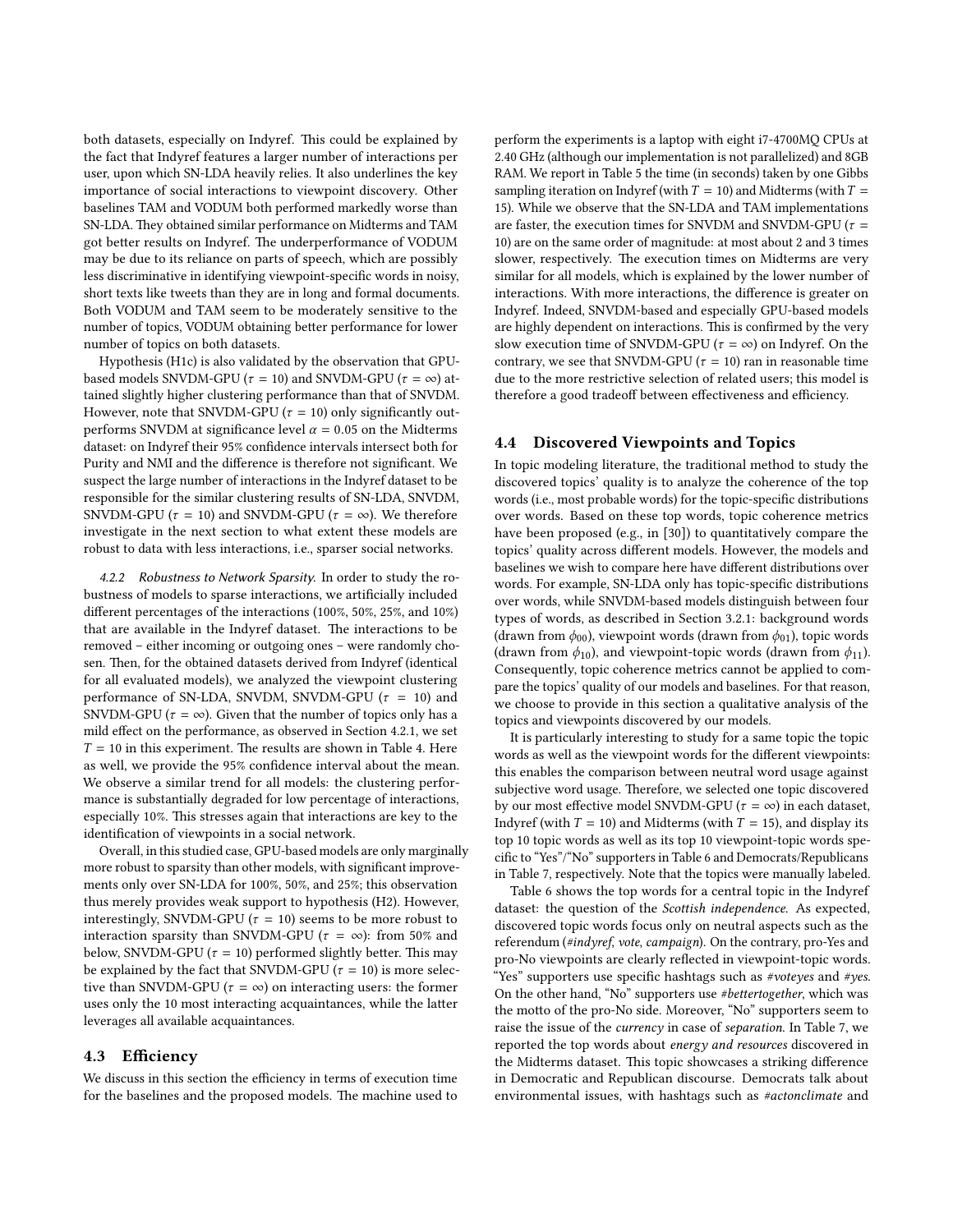<span id="page-9-1"></span>

Figure 2: Viewpoint clustering results on Indyref [\(2a, 2b\)](#page-9-1) and Midterms [\(2c, 2d\)](#page-9-1) datasets in terms of Purity [\(2a, 2c\)](#page-9-1) and NMI [\(2b, 2d\)](#page-9-1) for different number of topics (5, 10, 15, and 20). Higher is better. Error bars denote 95% condence intervals around the mean computed from 5 executions.

<span id="page-9-2"></span>Table 4: Viewpoint clustering results in terms of Purity and NMI on Indyref for different percentages of social interactions (100%, 50%, 25%, and 10%). Higher is better, best scores are in boldface. Errors denote 95% confidence intervals around the mean computed from 5 executions.

| Model                       | 10% interactions used |                   | 25% interactions used                                                                     |                   | 50% interactions used |                   | 100% interactions used              |                   |
|-----------------------------|-----------------------|-------------------|-------------------------------------------------------------------------------------------|-------------------|-----------------------|-------------------|-------------------------------------|-------------------|
|                             | Purity                | NMI               | Purity                                                                                    | NMI               | Purity                | <b>NMI</b>        | Purity                              | <b>NMI</b>        |
| SN-LDA                      | $0.644 \pm 0.113$     | $0.087 \pm 0.089$ | $0.795 \pm 0.056$                                                                         | $0.283 + 0.083$   | $0.863 \pm 0.026$     | $0.433 \pm 0.045$ | $0.917 \pm 0.002$                   | $0.588 + 0.008$   |
| <b>SNVDM</b>                | $0.621 \pm 0.148$     | $0.082 \pm 0.136$ | $0.912 \pm 0.043$                                                                         | $0.580 \pm 0.135$ | $0.946 \pm 0.017$     | $0.702 \pm 0.066$ | $0.957 + 0.002$                     | $0.748 \pm 0.011$ |
| SNVDM-GPU $(\tau = 10)$     |                       |                   | $0.704 \pm 0.097$ $0.149 \pm 0.121$ $0.938 \pm 0.008$ $0.666 \pm 0.031$ $0.951 \pm 0.007$ |                   |                       | $0.720 \pm 0.031$ | $0.958 + 0.004$                     | $0.749 \pm 0.019$ |
| SNVDM-GPU $(\tau = \infty)$ |                       |                   | $0.687 \pm 0.125$ $0.139 \pm 0.117$ $0.900 \pm 0.041$                                     | $0.546 \pm 0.107$ | $0.958 \pm 0.003$     | $0.752 \pm 0.014$ | $0.964 \pm 0.002$ $0.776 \pm 0.010$ |                   |

<span id="page-9-3"></span>Table 5: Execution time (in seconds) of one Gibbs sampling iteration for models TAM, SN-LDA, VODUM, SNVDM-WII, SNVDM, SNVDM-GPU ( $\tau = 10$ ) and SNVDM-GPU  $(\tau = \infty)$  on Indyref (with  $T = 10$ ) and Midterms (with  $T = 15$ ).

 $\overline{a}$ 

Table 6: The top 10 topic words (1st column) and viewpoint-topic words for "Yes" supporters (2nd column) and "No" supporters (3rd column) about Scottish independence discovered by SNVDM-GPU ( $\tau = \infty$ ) on Indyref.

Table 7: The top 10 topic words (1st column) and viewpoint-topic words for Democrats (2nd column) and Republicans (3rd column) about Energy and ressources discovered by SNVDM-GPU ( $\tau = \infty$ ) on Midterms.

| 1 I differms (with $T = 15$ ). |         |          | Topic: Scottish independence |                        |                    | Topic: Energy and resources |                 |                 |
|--------------------------------|---------|----------|------------------------------|------------------------|--------------------|-----------------------------|-----------------|-----------------|
|                                |         |          |                              | Viewpoint: Yes         | Viewpoint: No      |                             | Viewpoint: Dem. | Viewpoint: Rep. |
|                                | Indyref | Midterms | #indyref                     | #voteyes               | #indyref           | energy                      | #actonclimate   | #4jobs          |
| TAM                            | 1.45    | 0.87     | scotland                     | ves                    | uk                 | house                       | climate         | #obamacare      |
| SN-LDA                         | 1.18    | 0.64     | independence                 | scotland               | salmond            | new                         | #p2             | $\#iobs$        |
| VODUM                          | 2.78    | 1.85     | vote                         | independence           | #bettertogether    | gas                         | change          | gop             |
| SNVDM-WII                      | 2.08    | 1.08     | campaign                     | westminster            | #scotdecides       | natural                     | #climatechange  | obama           |
| SNVDM                          | 2.49    | 1.15     | scottish                     | vote                   | separation         | #energy                     | clean           | bills           |
| SNVDM-GPU ( $\tau = 10$ )      | 3.47    | 1.34     | uk<br>people                 | independent<br>country | currency<br>thanks | #ff<br>#kx1                 | oil             | jobs<br>house   |
| SNVDM-GPU $(\tau = \infty)$    | 14.67   | 2.56     | future                       | #ves                   | today              | support                     | energy<br>#gop  | act             |
|                                |         |          | independent                  | #scotland              | say                | economic                    | seec            | watch           |

#climatechange, while republicans focus on the economic impact such as jobs and bills. Overall, we observe that the discovered topics and viewpoints are reasonably coherent, which confirms (H4).

## <span id="page-9-0"></span>5 CONCLUSION AND FUTURE WORK

In this paper, we introduced a novel topic model for viewpoint discovery in social networks, namely SNVDM, and its extension based on the generalized Pólya urn (GPU) scheme. We showed throughout extensive experiments on two different Twitter datasets that our proposed models significantly outperform state-of-the-art models in a viewpoint clustering task. The experiments thereby underlined that leveraging both incoming and outgoing interactions as well as exploiting the GPU scheme lead to significant improvement in

terms of Purity and Normalized Mutual Information. This confirms previous findings which highlighted the key importance of social interactions to discovering viewpoints [\[27\]](#page-10-31). Additionally, the GPU scheme was found to slightly improve the robustness to social network sparsity. Moreover, proposed models SNVDM and SNVDM-GPU ( $\tau = 10$ ) were shown to be comparably efficient to baselines, thus constituting good tradeoffs between efficiency and effectiveness. The discovered topics and viewpoints were also observed to be reasonably coherent.

Although our approach is widely applicable to study viewpoints in social networks, one of its limitations is that it is most effective for users that are strongly engaged (i.e., users who post and interact a lot). To study less active users' viewpoints, post-level (e.g., tweetlevel) techniques may complement our approach.